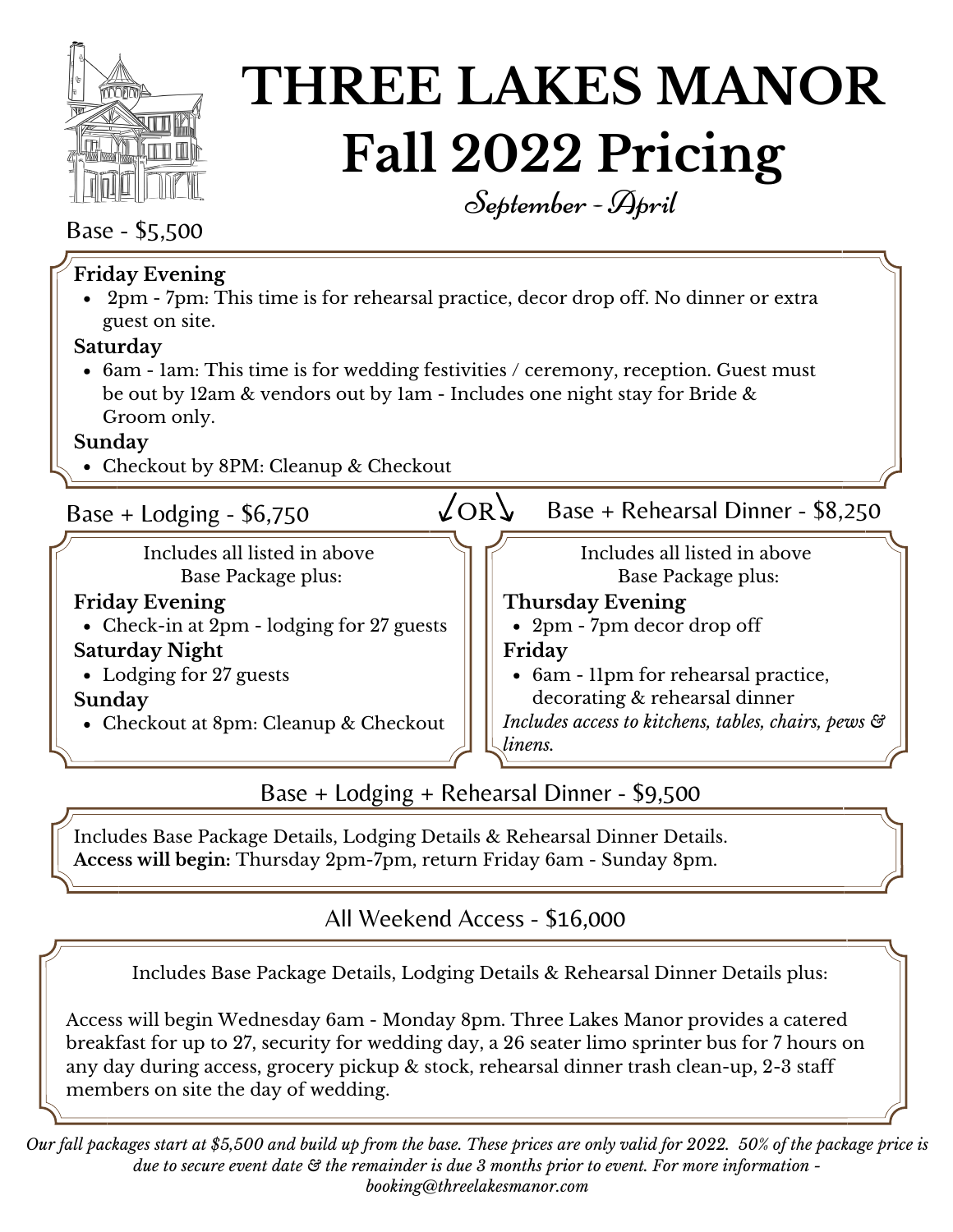

# **THREE LAKES MANOR Spring 2022 Pricing** May- August

### Base - \$4,500

| <b>Friday Evening</b><br>• 2pm - 7pm: This time is for rehearsal practice, decor drop off. No dinner or extra<br>guest on site.<br>Saturday<br>• 6am - 1am: This time is for wedding festivities / ceremony, reception. Guest must<br>be out by 12am & vendors out by 1am - Includes one night stay for Bride &<br>Groom only. |                                                                                                                                                                                                                                                                  |
|--------------------------------------------------------------------------------------------------------------------------------------------------------------------------------------------------------------------------------------------------------------------------------------------------------------------------------|------------------------------------------------------------------------------------------------------------------------------------------------------------------------------------------------------------------------------------------------------------------|
| Sunday<br>• Checkout by 8PM: Cleanup & Checkout                                                                                                                                                                                                                                                                                |                                                                                                                                                                                                                                                                  |
| Base + Lodging - $$5,500$                                                                                                                                                                                                                                                                                                      | 'OR<br>Base + Rehearsal Dinner - \$6,750                                                                                                                                                                                                                         |
| Includes all listed in above<br>Base Package plus:<br><b>Friday Evening</b><br>• Check-in at 2pm - lodging for 27 guests<br><b>Saturday Night</b><br>• Lodging for 27 guests<br>Sunday<br>• Checkout at 8pm: Cleanup & Checkout                                                                                                | Includes all listed in above<br>Base Package plus:<br><b>Thursday Evening</b><br>• 2pm - 7pm decor drop off<br>Friday<br>• 6am - 11pm for rehearsal practice,<br>decorating & rehearsal dinner<br>Includes access to kitchens, tables, chairs, pews &<br>linens. |

Base + Lodging + Rehearsal Dinner - \$7,750

Includes Base Package Details, Lodging Details & Rehearsal Dinner Details. **Access will begin:** Thursday 2pm-7pm, return Friday 6am - Sunday 8pm.

## All Weekend Access - \$11,000

Includes Base Package Details, Lodging Details & Rehearsal Dinner Details plus:

Access will begin Wednesday 6am - Monday 8pm. Three Lakes Manor provides a catered breakfast for up to 27, security for wedding day, a 26 seater limo sprinter bus for 7 hours on any day during access, grocery pickup & stock, rehearsal dinner trash clean-up, 2-3 staff members on site the day of wedding.

Our spring packages start at \$5,500 and build up from the base. These prices are only valid for 2023. 50% of the package price is due to secure event date  $\mathfrak{S}$  the remainder is due 3 months prior to event. For more information *booking@threelakesmanor.com*